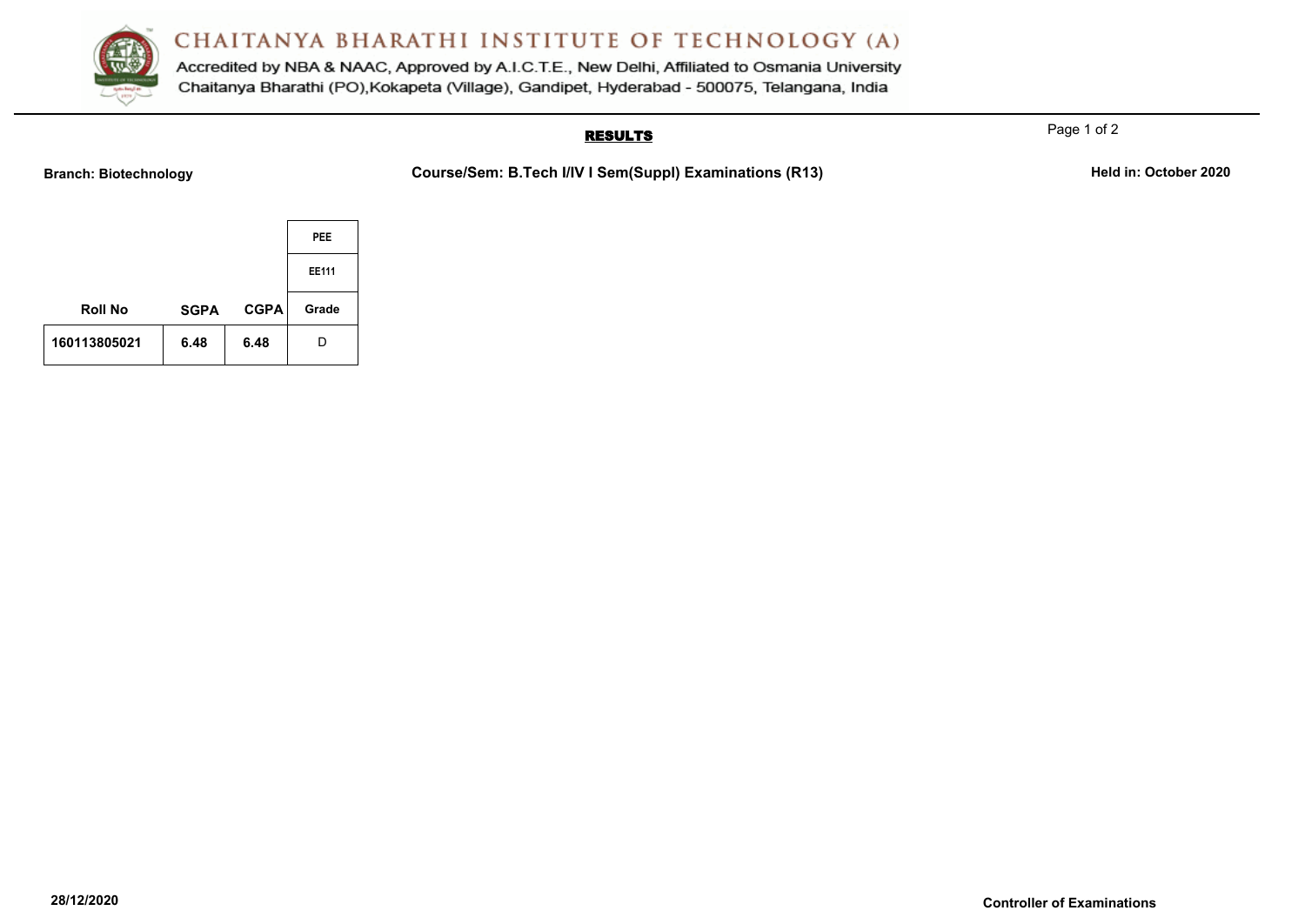

Accredited by NBA & NAAC, Approved by A.I.C.T.E., New Delhi, Affiliated to Osmania University Chaitanya Bharathi (PO), Kokapeta (Village), Gandipet, Hyderabad - 500075, Telangana, India

### **RESULTS**

Page 2 of 2

**Branch: Chemical Engineering <b>Course/Sem: B.Tech I/IV I Sem(SuppI) Examinations (R13)** Held in: October 2020

|                |             |             | <b>P&amp;MATLAB</b> | Phy-I |
|----------------|-------------|-------------|---------------------|-------|
|                |             |             | CS113               | PY112 |
| <b>Roll No</b> | <b>SGPA</b> | <b>CGPA</b> | Grade               | Grade |
| 160115802019   |             |             |                     | F(Ab) |
| 160115802029   |             |             | F(Ab)               |       |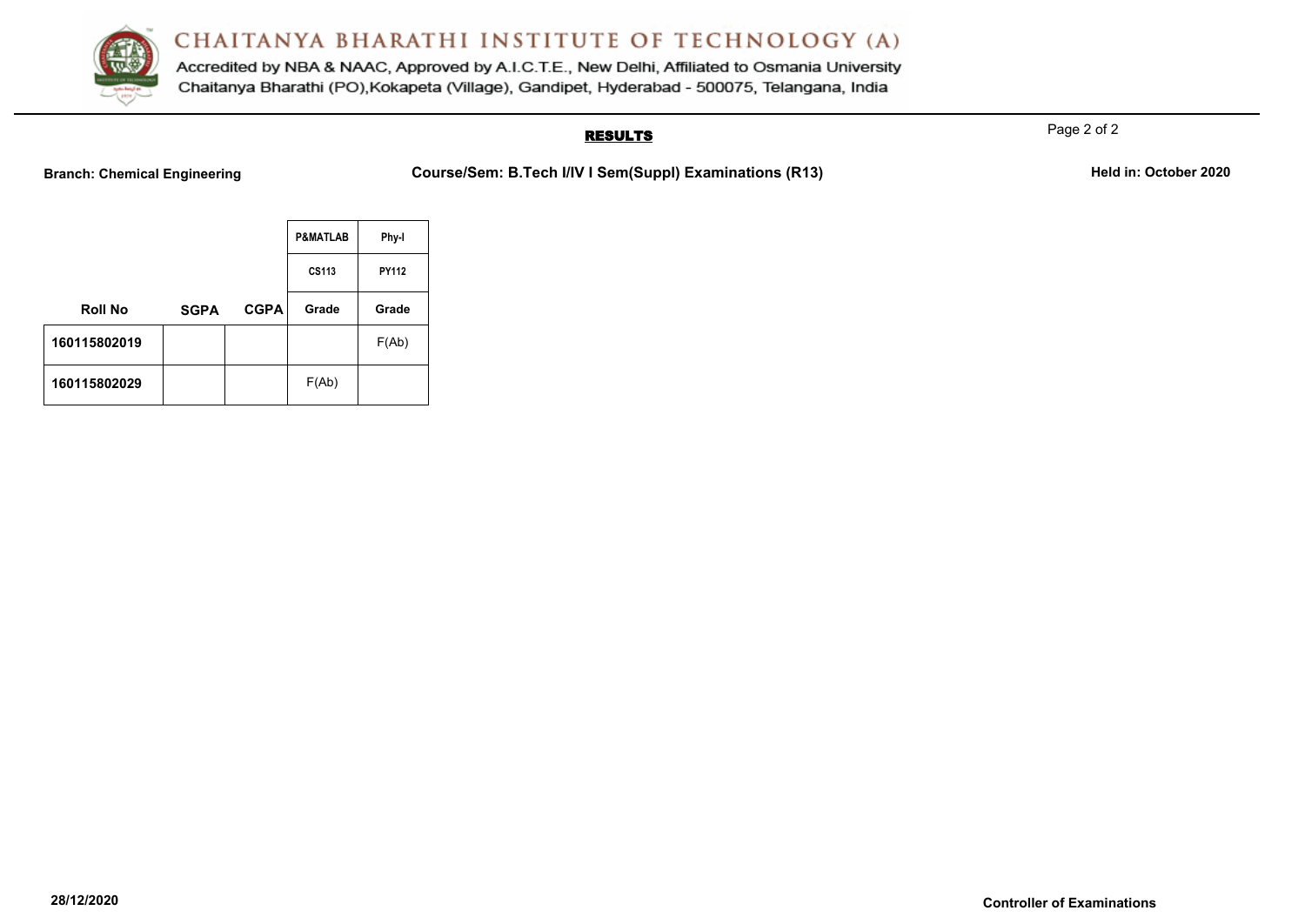

Accredited by NBA & NAAC, Approved by A.I.C.T.E., New Delhi, Affiliated to Osmania University Chaitanya Bharathi (PO), Kokapeta (Village), Gandipet, Hyderabad - 500075, Telangana, India

### **RESULTS**

Page 1 of 2

**Branch: Biotechnology <b>Course/Sem: B.Tech I/IV II Sem(Suppl) Examinations (R13)** Held in: October 2020

|                |             |             | <b>BIO-OC</b> | ED.          | Maths-II     | <b>OOPC++</b> |
|----------------|-------------|-------------|---------------|--------------|--------------|---------------|
|                |             |             | <b>BT122</b>  | <b>ME122</b> | <b>MT122</b> | <b>CS121</b>  |
| <b>Roll No</b> | <b>SGPA</b> | <b>CGPA</b> | Grade         | Grade        | Grade        | Grade         |
| 160114805028   |             |             | F(Ab)         | F(Ab)        | F(Ab)        | F(Ab)         |
| 160115805052   |             |             | F(Ab)         |              |              |               |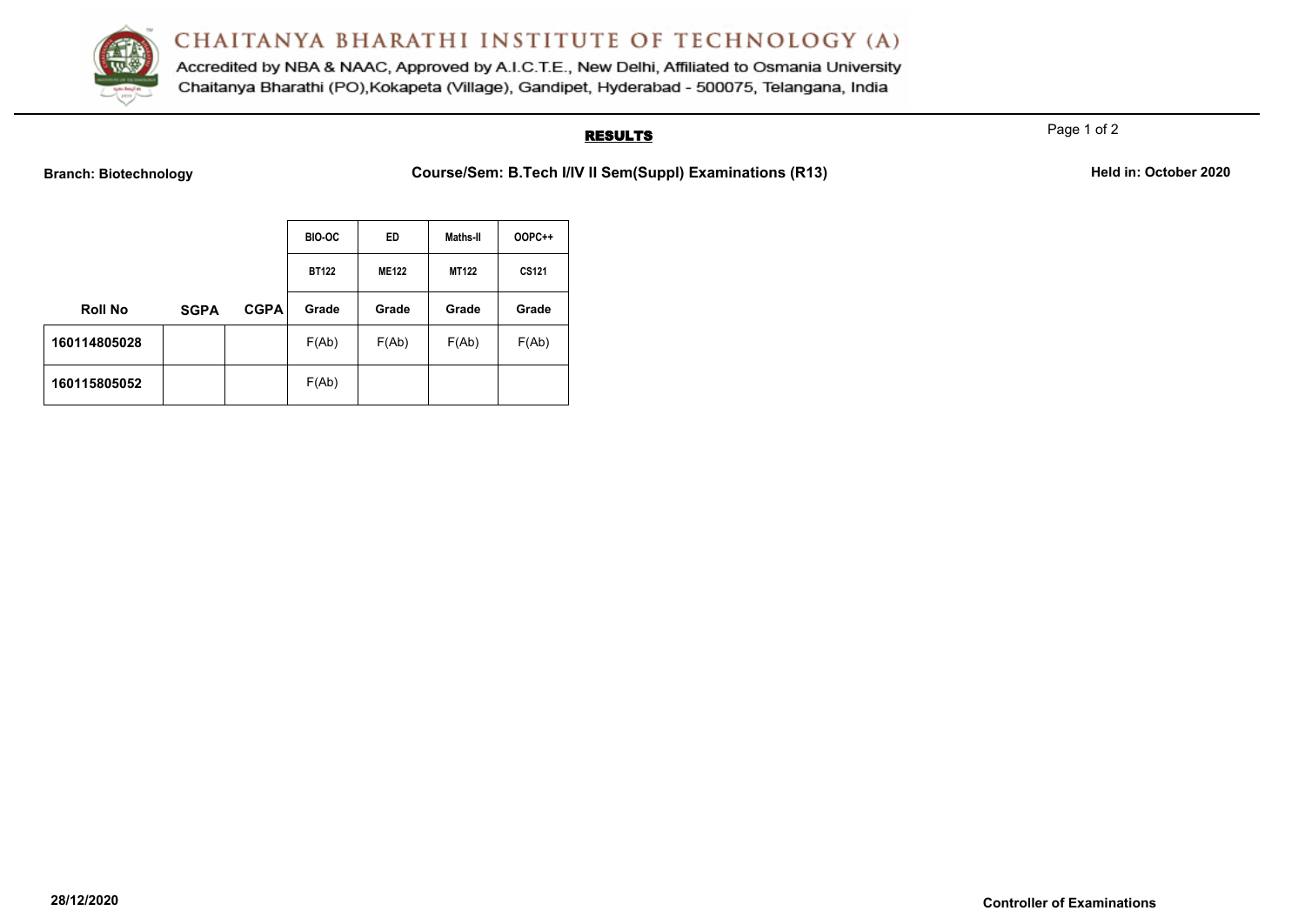

Accredited by NBA & NAAC, Approved by A.I.C.T.E., New Delhi, Affiliated to Osmania University Chaitanya Bharathi (PO), Kokapeta (Village), Gandipet, Hyderabad - 500075, Telangana, India

### **RESULTS**

Page 2 of 2

**Branch: Chemical Engineering <b>Course/Sem: B.Tech I/IV II Sem(Suppl) Examinations (R13)** Held in: October 2020

|                |             |             | <b>OOPC++</b> | PHY-II |
|----------------|-------------|-------------|---------------|--------|
|                |             |             | <b>CS121</b>  | PY123  |
| <b>Roll No</b> | <b>SGPA</b> | <b>CGPA</b> | Grade         | Grade  |
| 160115802019   |             |             | F(Ab)         | F(Ab)  |
| 160115802029   |             |             | F(Ab)         |        |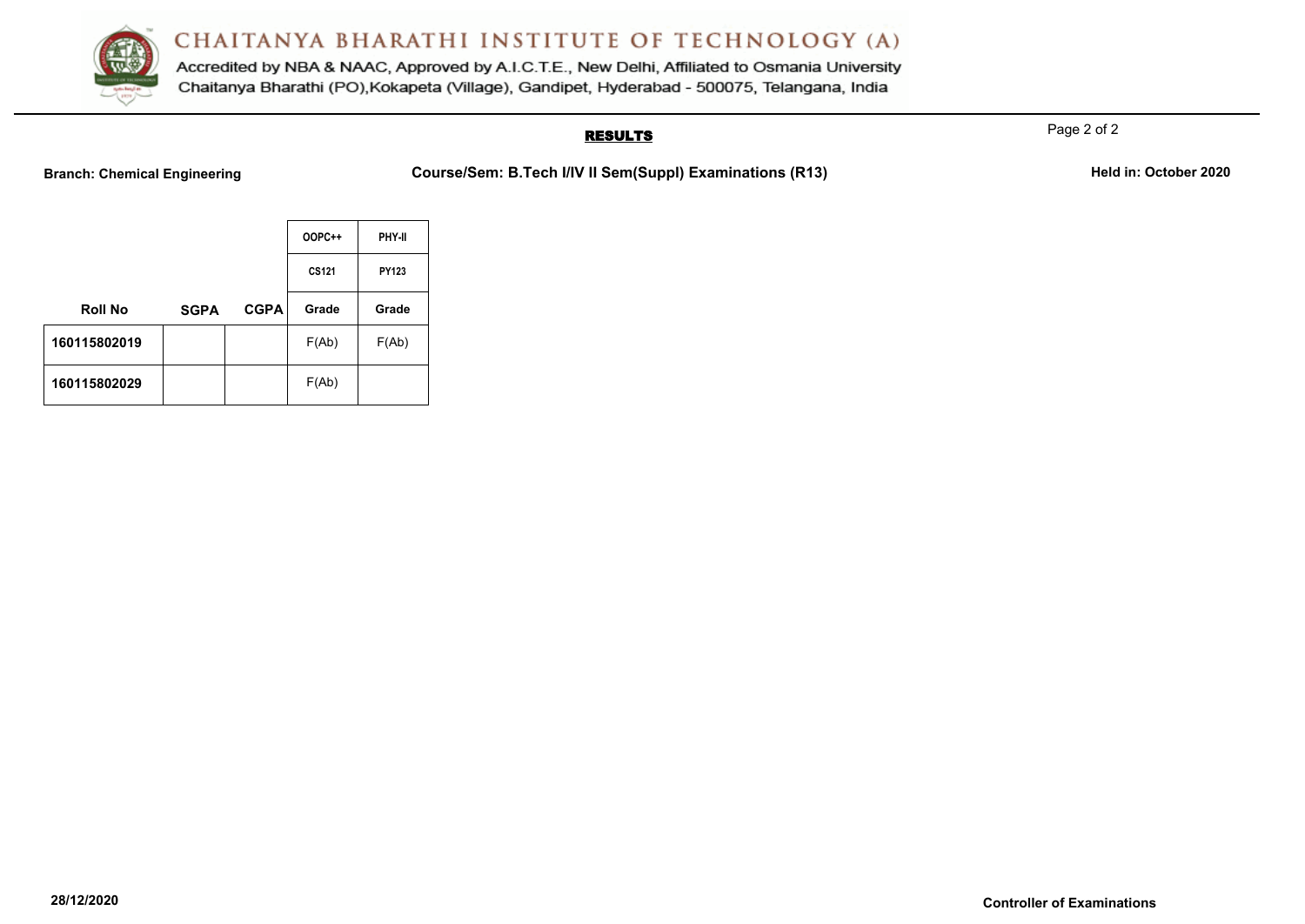

Accredited by NBA & NAAC, Approved by A.I.C.T.E., New Delhi, Affiliated to Osmania University Chaitanya Bharathi (PO), Kokapeta (Village), Gandipet, Hyderabad - 500075, Telangana, India

### **RESULTS**

Page 1 of 1

**Branch: Chemical Engineering <b>Course/Sem: B.Tech II/IV I Sem(Suppl) Examinations (R13)** Held in: October 2020

|                |             |             | <b>FAPDE</b> | <b>MEB</b> | PC    |
|----------------|-------------|-------------|--------------|------------|-------|
|                |             |             | MT211        | CH212      | CY211 |
| <b>Roll No</b> | <b>SGPA</b> | <b>CGPA</b> | Grade        | Grade      | Grade |
| 160115802017   | 7.14        | 6.89        |              | С          |       |
| 160115802029   |             |             |              |            | F(Ab) |
| 160115802308   |             |             | F            | F(Ab)      |       |
| 160115802311   |             |             |              | F(Ab)      |       |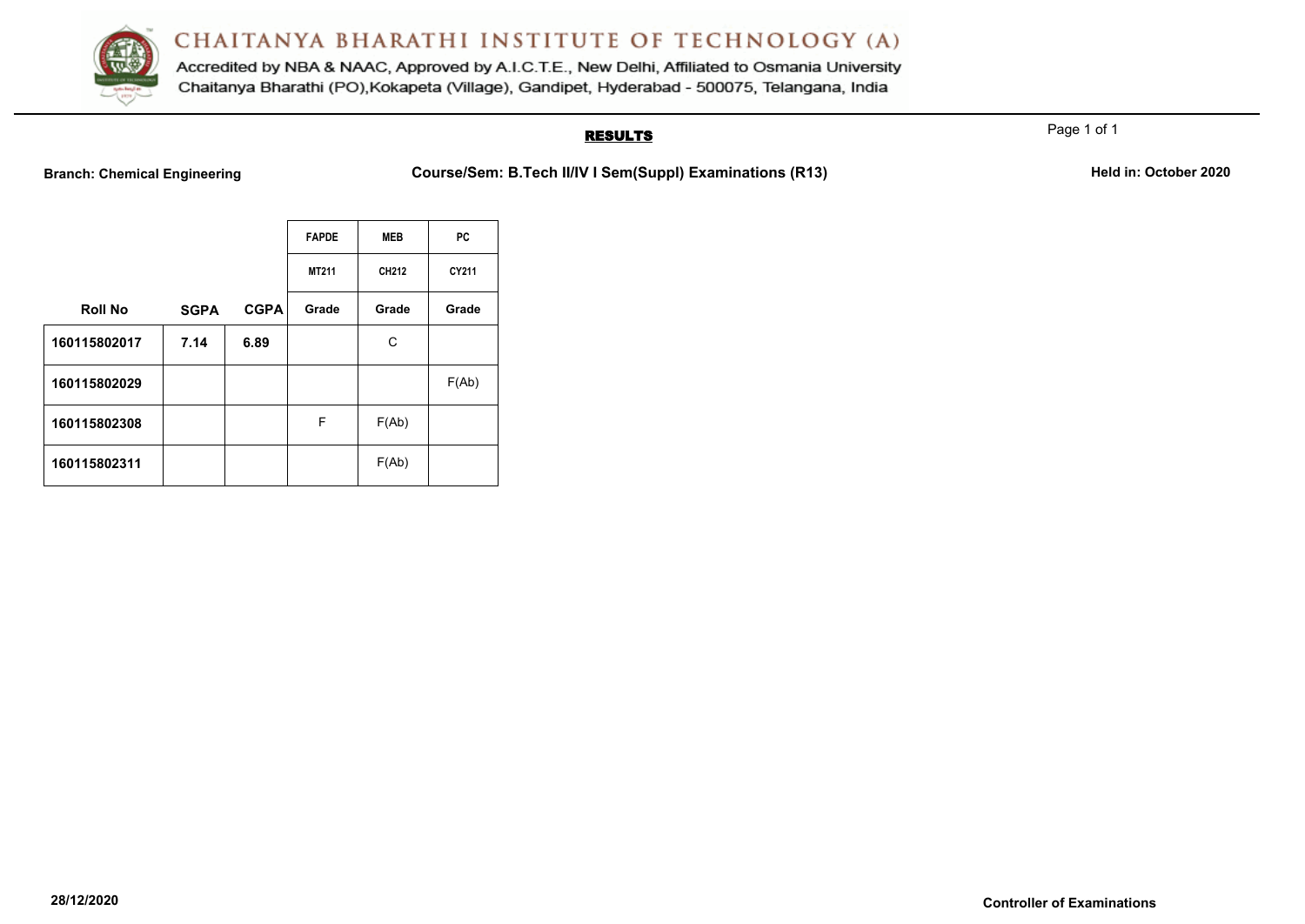

Accredited by NBA & NAAC, Approved by A.I.C.T.E., New Delhi, Affiliated to Osmania University Chaitanya Bharathi (PO), Kokapeta (Village), Gandipet, Hyderabad - 500075, Telangana, India

### **RESULTS**

Page 1 of 2

**Branch: Biotechnology Course/Sem: B.Tech II/IV II Sem(Suppl) Examinations (R13)** Held in: October 2020

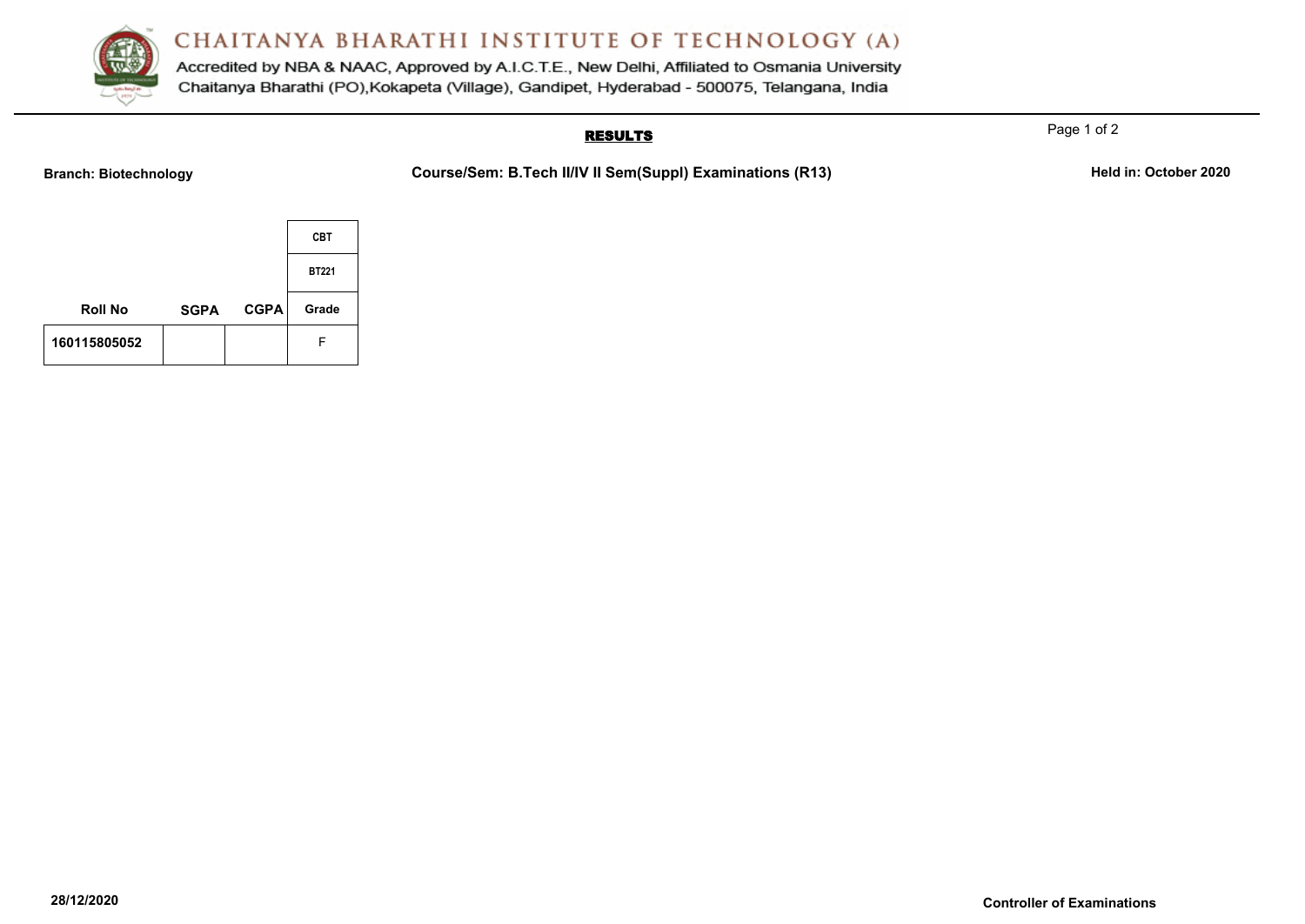

Accredited by NBA & NAAC, Approved by A.I.C.T.E., New Delhi, Affiliated to Osmania University Chaitanya Bharathi (PO), Kokapeta (Village), Gandipet, Hyderabad - 500075, Telangana, India

### **RESULTS**

Page 2 of 2

**Branch: Chemical Engineering <b>Course/Sem: B.Tech II/IV II Sem(SuppI) Examinations (R13)** Held in: October 2020

|                |             |             | CET-I        | <b>CVPS</b>  | <b>FM</b> | <b>MSCE</b> |
|----------------|-------------|-------------|--------------|--------------|-----------|-------------|
|                |             |             | <b>CH222</b> | <b>MT221</b> | CH221     | CH225       |
| <b>Roll No</b> | <b>SGPA</b> | <b>CGPA</b> | Grade        | Grade        | Grade     | Grade       |
| 160113802309   | 6.00        | 5.63        | C            |              |           |             |
| 160114802033   | 6.00        | 6.24        | D            |              |           |             |
| 160114802040   | 5.95        | 6.04        | $\mathsf{C}$ |              |           |             |
| 160115802017   | 6.23        | 6.73        |              |              | D         | C           |
| 160115802018   | 5.82        | 6.58        |              | E            |           |             |
| 160115802019   |             |             | F(Ab)        |              | F(Ab)     |             |
| 160115802029   | 6.32        |             | E            |              |           |             |
| 160115802305   | 6.05        | 6.30        | D            |              |           |             |
| 160115802307   | 6.09        |             | E            | E            |           |             |
| 160115802308   |             |             | F(Ab)        | F            |           |             |
| 160115802309   |             |             |              | F            |           |             |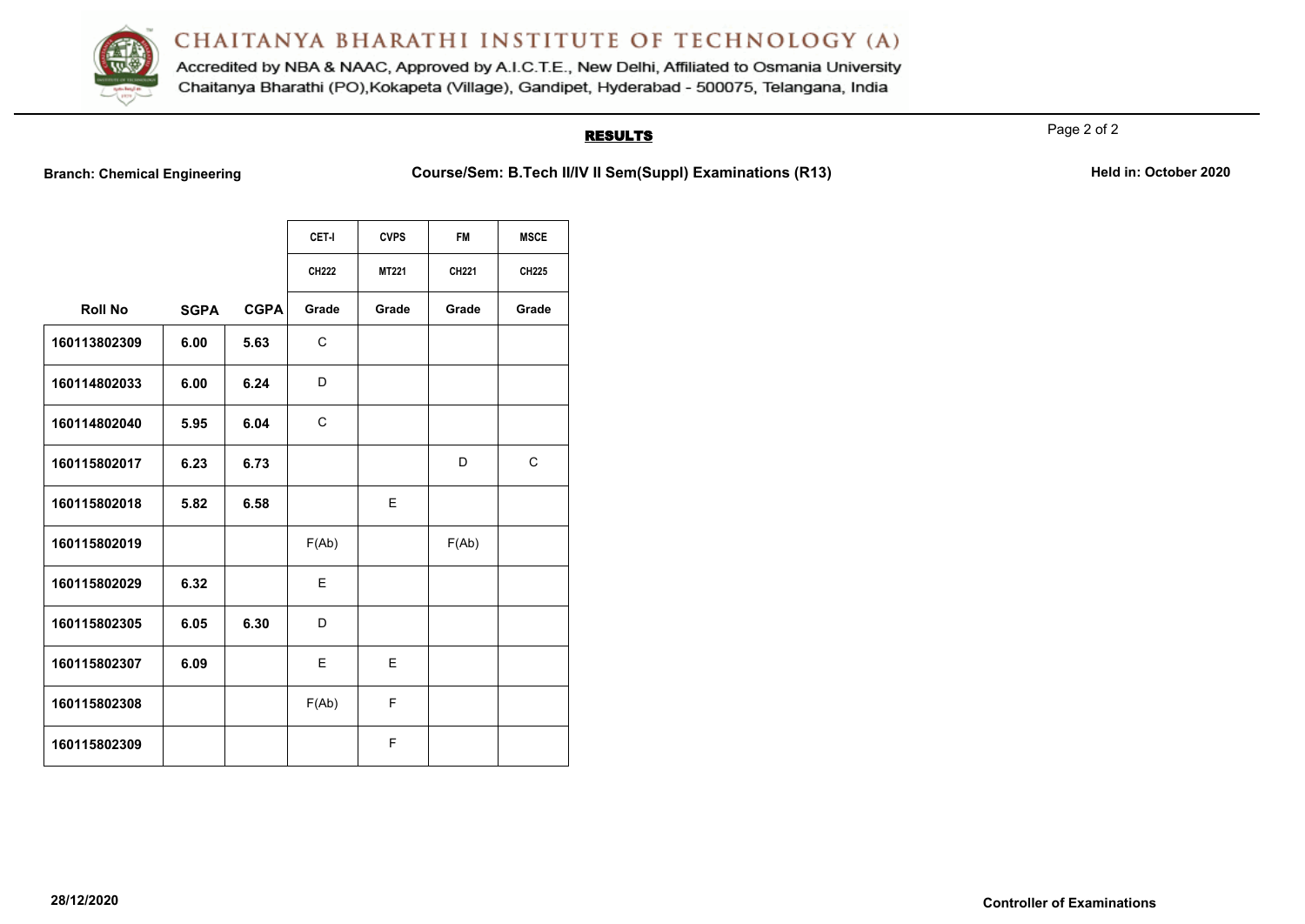

Accredited by NBA & NAAC, Approved by A.I.C.T.E., New Delhi, Affiliated to Osmania University Chaitanya Bharathi (PO), Kokapeta (Village), Gandipet, Hyderabad - 500075, Telangana, India

### **RESULTS**

Page 1 of 2

**Branch: Biotechnology Course/Sem: B.Tech III/IV I Sem(Suppl) Examinations (R13)** Held in: October 2020

|                |             |             | BE           |
|----------------|-------------|-------------|--------------|
|                |             |             | <b>BT313</b> |
| <b>Roll No</b> | <b>SGPA</b> | <b>CGPA</b> | Grade        |
| 160113805021   | 7.23        | 6.89        | C            |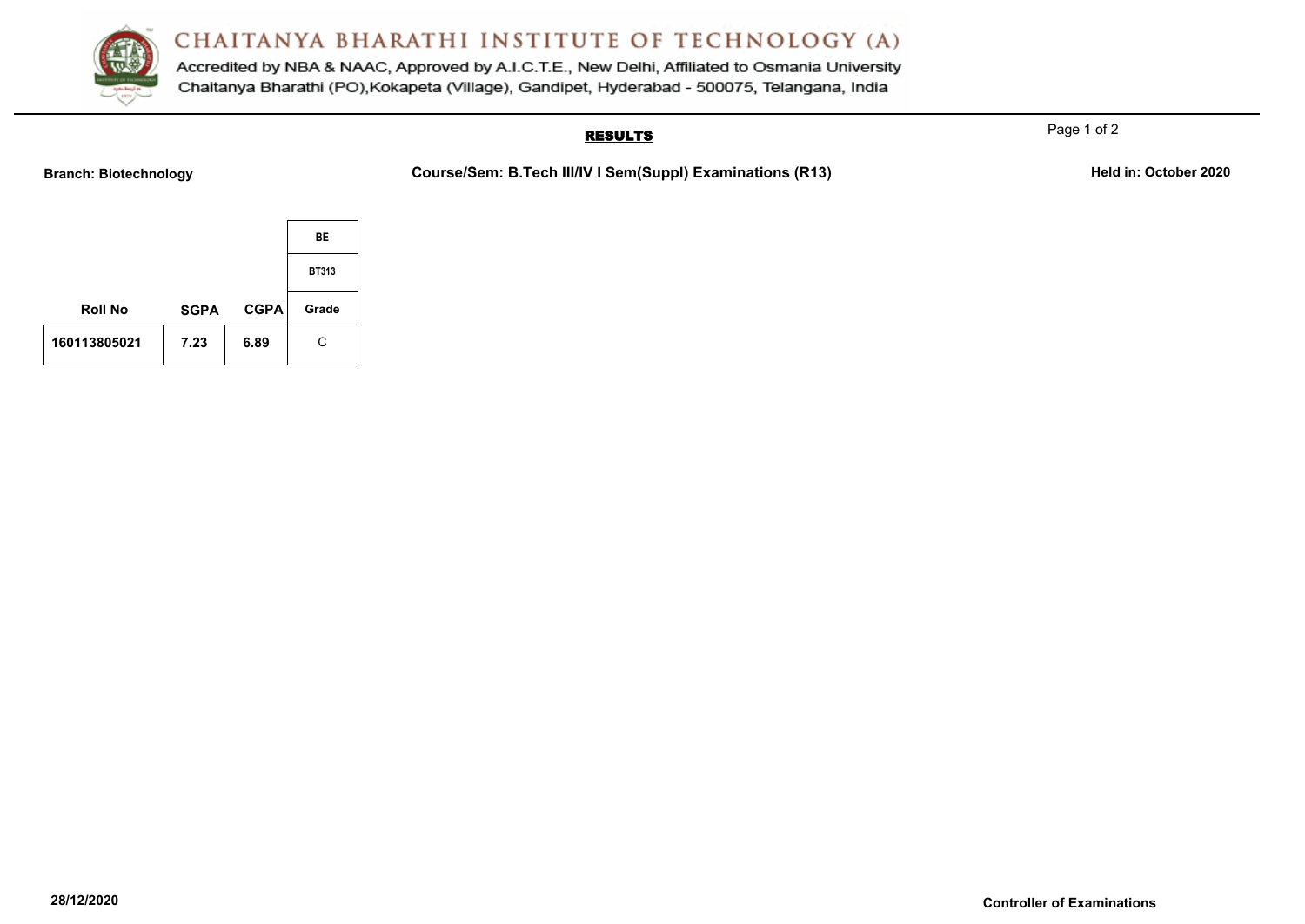

Accredited by NBA & NAAC, Approved by A.I.C.T.E., New Delhi, Affiliated to Osmania University Chaitanya Bharathi (PO), Kokapeta (Village), Gandipet, Hyderabad - 500075, Telangana, India

### **RESULTS**

Page 2 of 2

**Branch: Chemical Engineering <b>Course/Sem: B.Tech III/IV I Sem(Suppl) Examinations (R13)** Held in: October 2020

|                |             |             | CRE-II | <b>MTO-I</b> | PD&C  |
|----------------|-------------|-------------|--------|--------------|-------|
|                |             |             | CH311  | CH312        | CH313 |
| <b>Roll No</b> | <b>SGPA</b> | <b>CGPA</b> | Grade  | Grade        | Grade |
| 160113802309   | 6.65        |             |        | Е            |       |
| 160114802033   | 6.05        | 6.20        |        |              | Е     |
| 160115802017   | 6.45        | 6.68        | Е      |              |       |
| 160115802029   |             |             | F(Ab)  | F            | F     |
| 160115802305   | 6.40        | 6.33        |        | E            |       |
| 160115802308   |             |             |        | F(Ab)        |       |
| 160115802311   |             |             | F(Ab)  | F(Ab)        | F(Ab) |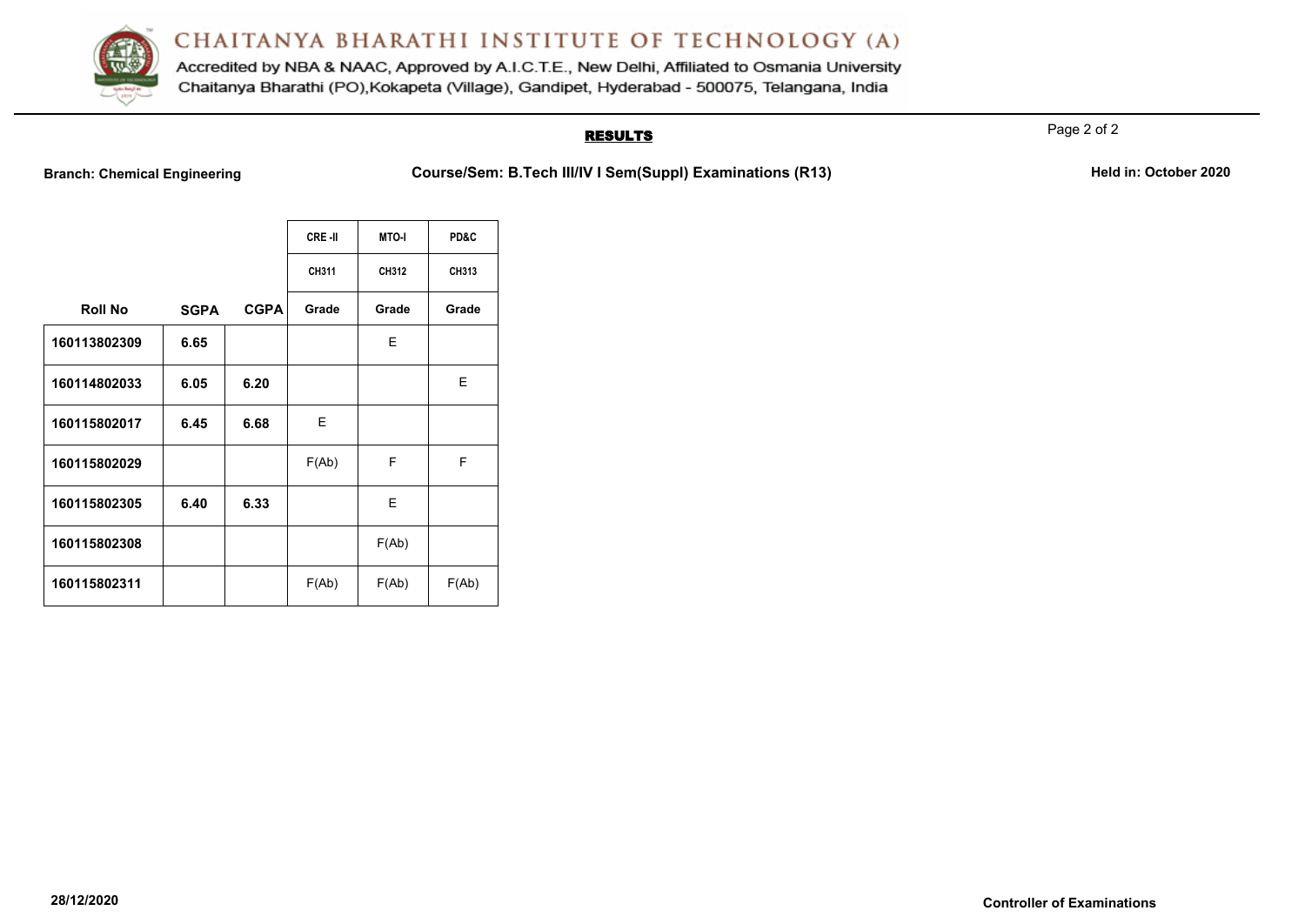

Accredited by NBA & NAAC, Approved by A.I.C.T.E., New Delhi, Affiliated to Osmania University Chaitanya Bharathi (PO), Kokapeta (Village), Gandipet, Hyderabad - 500075, Telangana, India

### **RESULTS**

Page 1 of 2

**Branch: Biotechnology Course/Sem: B.Tech III/IV II Sem(Suppl) Examinations (R13)** Held in: October 2020

|                |             |             | <b>BIOI</b>  | MВ           | <b>MTO</b>   |
|----------------|-------------|-------------|--------------|--------------|--------------|
|                |             |             | <b>BT323</b> | <b>BT354</b> | <b>BT325</b> |
| <b>Roll No</b> | <b>SGPA</b> | <b>CGPA</b> | Grade        | Grade        | Grade        |
| 160113805021   | 6.75        | 6.86        | Е            | Е            | D            |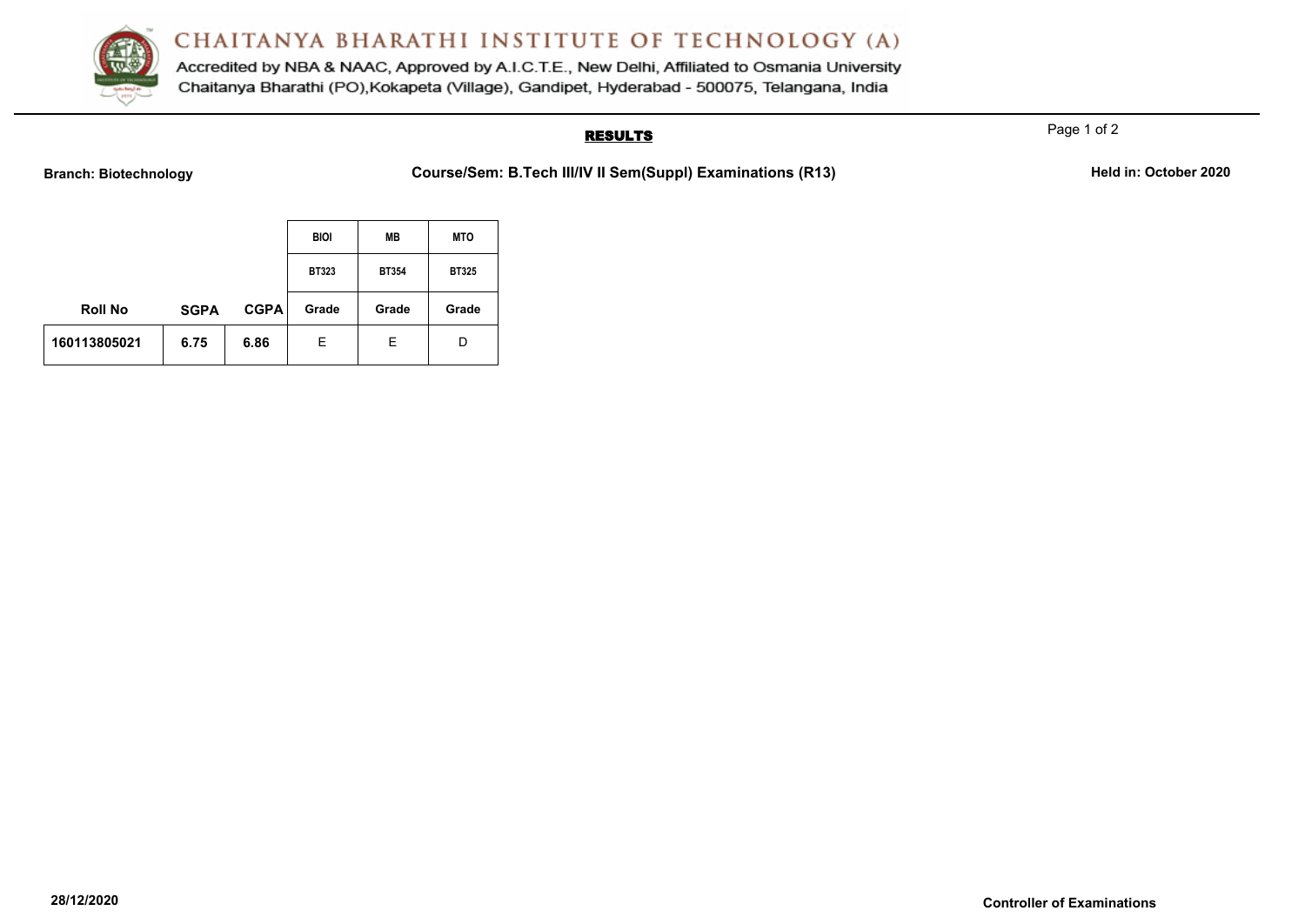

Accredited by NBA & NAAC, Approved by A.I.C.T.E., New Delhi, Affiliated to Osmania University Chaitanya Bharathi (PO), Kokapeta (Village), Gandipet, Hyderabad - 500075, Telangana, India

### **RESULTS**

Page 2 of 2

**Branch: Chemical Engineering <b>Course/Sem: B.Tech III/IV II Sem(Suppl) Examinations (R13)** Held in: October 2020

|                |             |             | CET-II | <b>PMSO</b> |
|----------------|-------------|-------------|--------|-------------|
|                |             |             | CH322  | CH324       |
| <b>Roll No</b> | <b>SGPA</b> | <b>CGPA</b> | Grade  | Grade       |
| 160114802033   | 6.24        | 6.21        | D      |             |
| 160114802040   | 6.38        |             | Ε      | Е           |
| 160115802020   | 6.43        | 6.55        | E      |             |
| 160115802029   |             |             | F      |             |
| 160115802030   |             |             | F(Ab)  | F           |
| 160115802306   |             |             | F      |             |
| 160115802307   | 7.19        |             | Е      |             |
| 160115802308   |             |             | F      |             |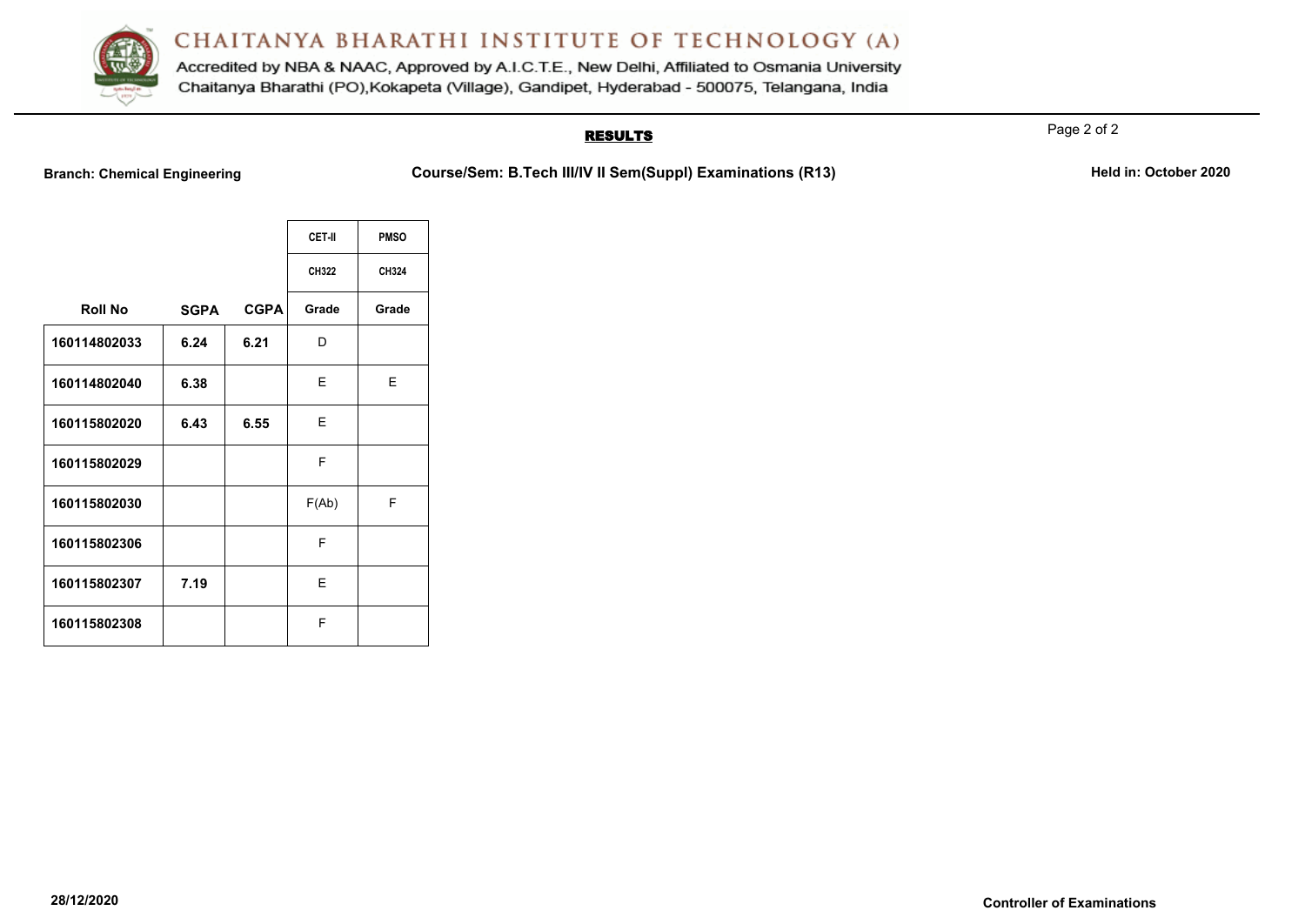

Accredited by NBA & NAAC, Approved by A.I.C.T.E., New Delhi, Affiliated to Osmania University Chaitanya Bharathi (PO), Kokapeta (Village), Gandipet, Hyderabad - 500075, Telangana, India

### **RESULTS**

**Branch: Chemical Engineering <b>Course/Sem: B.Tech IV/IV I Sem(SuppI) Examinations (R13)** Held in: October 2020

|                |             |             | <b>CPS</b> | <b>MTO-II</b> | <b>PED</b> |
|----------------|-------------|-------------|------------|---------------|------------|
|                |             |             | CH411      | CH412         | CH414      |
| <b>Roll No</b> | <b>SGPA</b> | <b>CGPA</b> | Grade      | Grade         | Grade      |
| 160113802309   | 6.39        |             |            | Е             |            |
| 160114802033   | 6.17        | 6.20        |            | D             |            |
| 160114802040   | 5.87        |             | D          |               |            |
| 160115802029   | 6.74        |             |            | D             |            |
| 160115802305   | 6.35        |             |            | E             |            |
| 160115802306   |             |             |            | F             |            |
| 160115802308   |             |             | С          | F             | F(Ab)      |
| 160115802309   | 6.61        |             |            | F             |            |